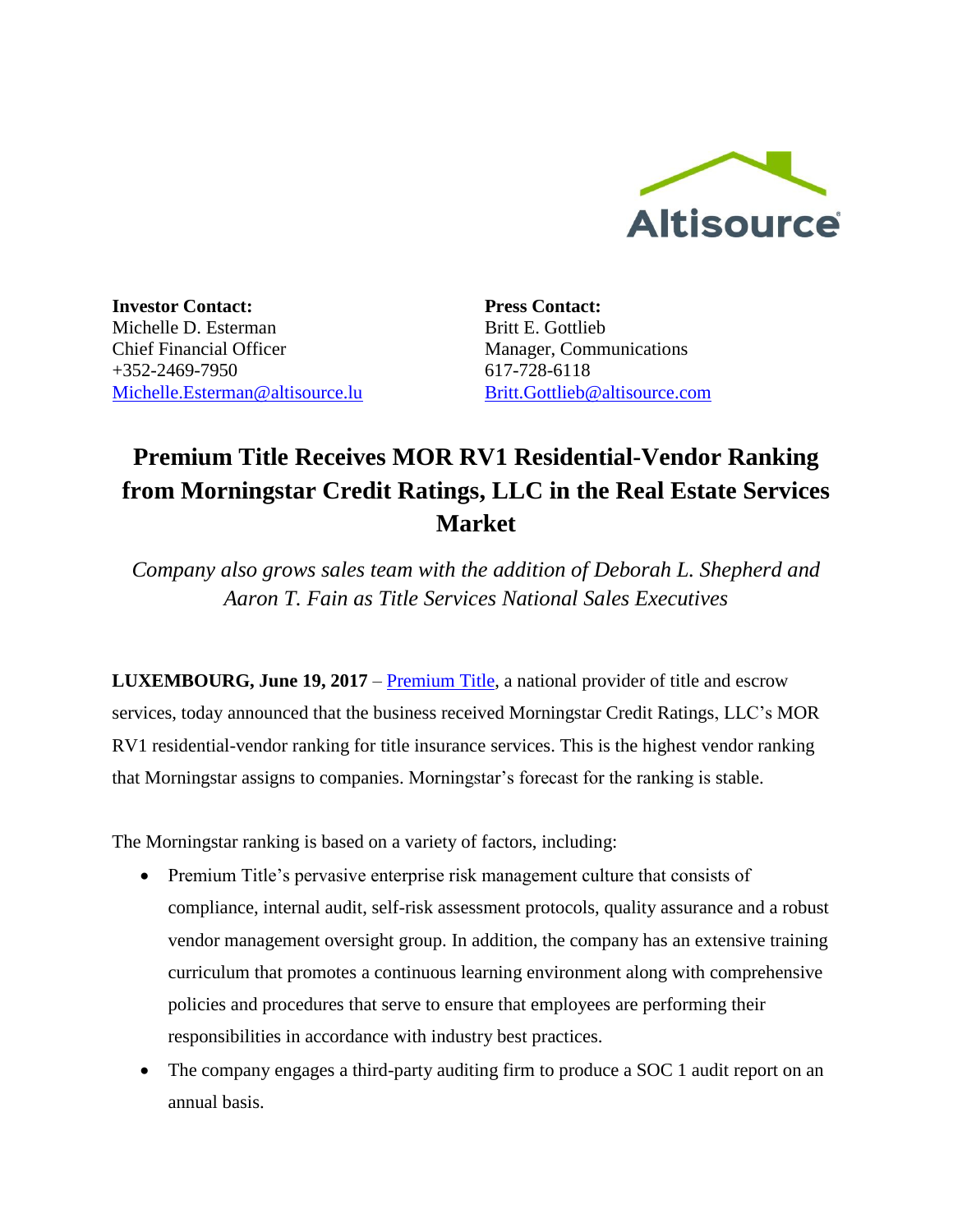- Premium Title has excellent protocols to ensure compliance with the myriad of state regulations that govern the title insurance services market as well as underwriter licensing requirements.
- Premium Title has successfully obtained the American Land Title Association (ALTA) Best Practices certification, a designation that recognizes Premium Title for complying with the seven pillars established under the certification requirements as verified by a third-party accounting firm.
- Premium Title benefits from a solid technology environment that includes a title insurance order processing system that provides quality control and accounting functionality. The company has a well-defined project management process, effective network security protocols and a disaster recovery and business continuity plan that leverages the company's numerous office locations for redundancy.

Premium Title's hallmarks are its focus on customer experience and commitment to regulatory compliance. The company's customized solutions can integrate with a number of loan origination systems to facilitate timely closing and the rapid exchange of data to improve TRID compliance. Premium Title is a value-added partner to many of the nation's largest banks and servicers and services many small- to mid-size lenders. Premium Title has also developed unique competencies as a closing and title company for construction lenders and for single-family rental investors and lenders. For single-family rental securitizations and other single-family bulk loan transactions, Premium Title has developed a robust and highly automated system to timely and effectively issue the title policies and close the transactions.

With this continued momentum, Premium Title is growing its sales team and announces two new national sales executives, Deborah L. Shepherd and Aaron T. Fain. Both Ms. Shepherd and Mr. Fain will be focused on delivering title and closing solutions to top- and mid-tier mortgage, home equity and reverse mortgage lenders.

Ms. Shepherd brings over 28 years of experience having served in various leadership roles including most recently at Accurate Group and TD Service Company. She joins Premium Title with extensive experience in growing and managing client and vendor relationships, developing